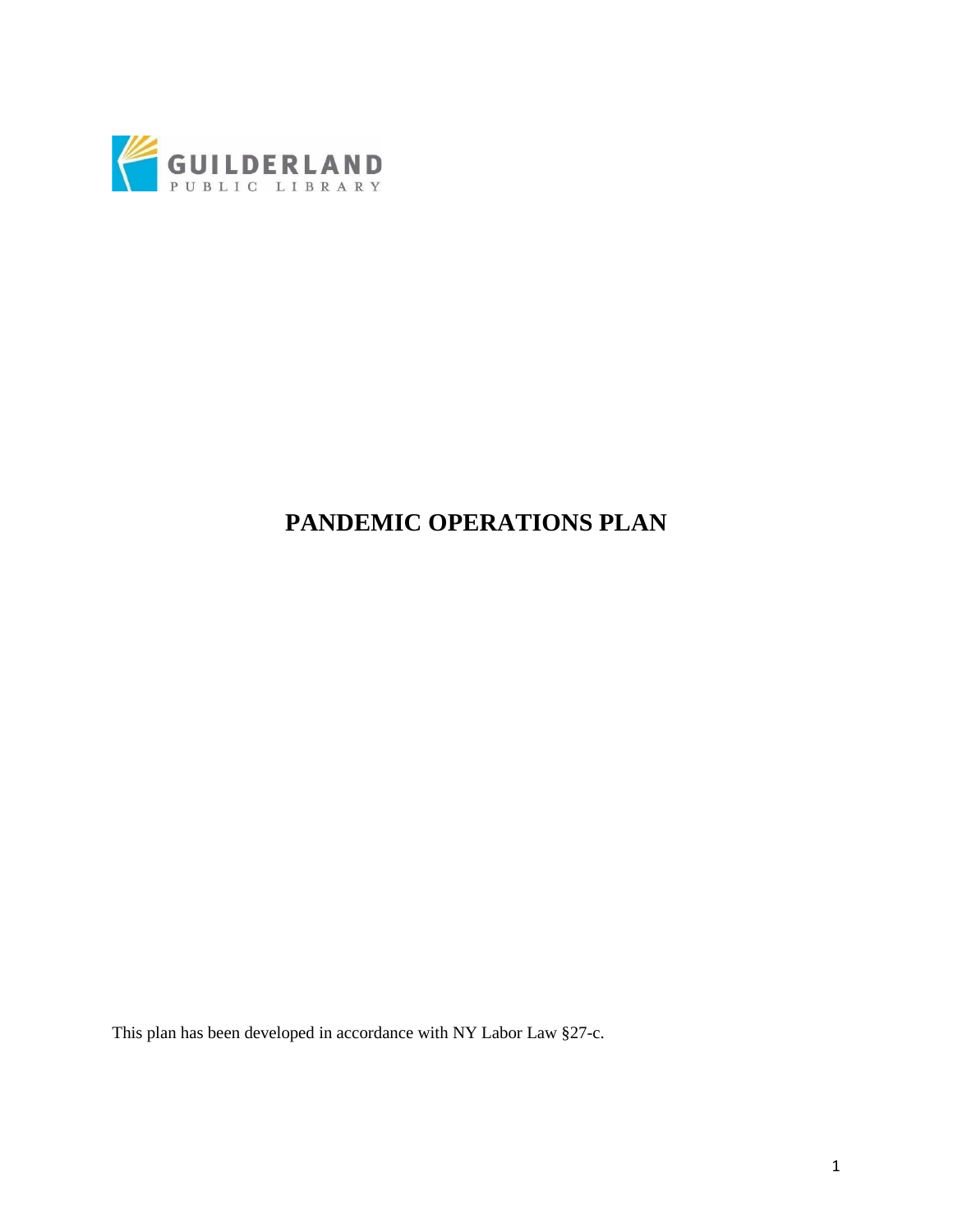# **Contents** PURPOSE, HISTORY, SCOPE, SITUATION OVERVIEW, AND ASSUMPTIONS 5 Purpose 5 and 5 and 5 and 5 and 5 and 5 and 5 and 5 and 5 and 5 and 5 and 5 and 5 and 5 and 5 and 5 and 5 and 5 History 5 Scope 5 and 5 and 5 and 5 and 5 and 5 and 5 and 5 and 5 and 5 and 5 and 5 and 5 and 5 and 5 and 5 and 5 and 5 Situation Overview 5 Planning Assumptions 6 IMPLEMENTATION OF THE PLAN 6 MISSION ESSENTIAL FUNCTIONS **7** REDUCING RISK THROUGH REMOTE WORK AND STAGGERED SHIFTS 10 Remote Work Protocols 10 Time Worked 20 and 20 and 20 and 20 and 20 and 20 and 20 and 20 and 20 and 20 and 20 and 20 and 20 and 20 and 20 and 20 and 20 and 20 and 20 and 20 and 20 and 20 and 20 and 20 and 20 and 20 and 20 and 20 and 20 and 20 and Staggered Shifts 10 PERSONAL PROTECTIVE EQUIPMENT 10 STAFF EXPOSURES 11 SAFETY PLAN 13 DOCUMENTATION OF WORK HOURS AND LOCATIONS 15 ADMINISTRATION SUCCESSION PLAN 16 STATE OF EMERGENCY POLICY 26 AU AND THE STATE OF EMERGENCY POLICY 2001 CONTINUATION OF SERVICE 17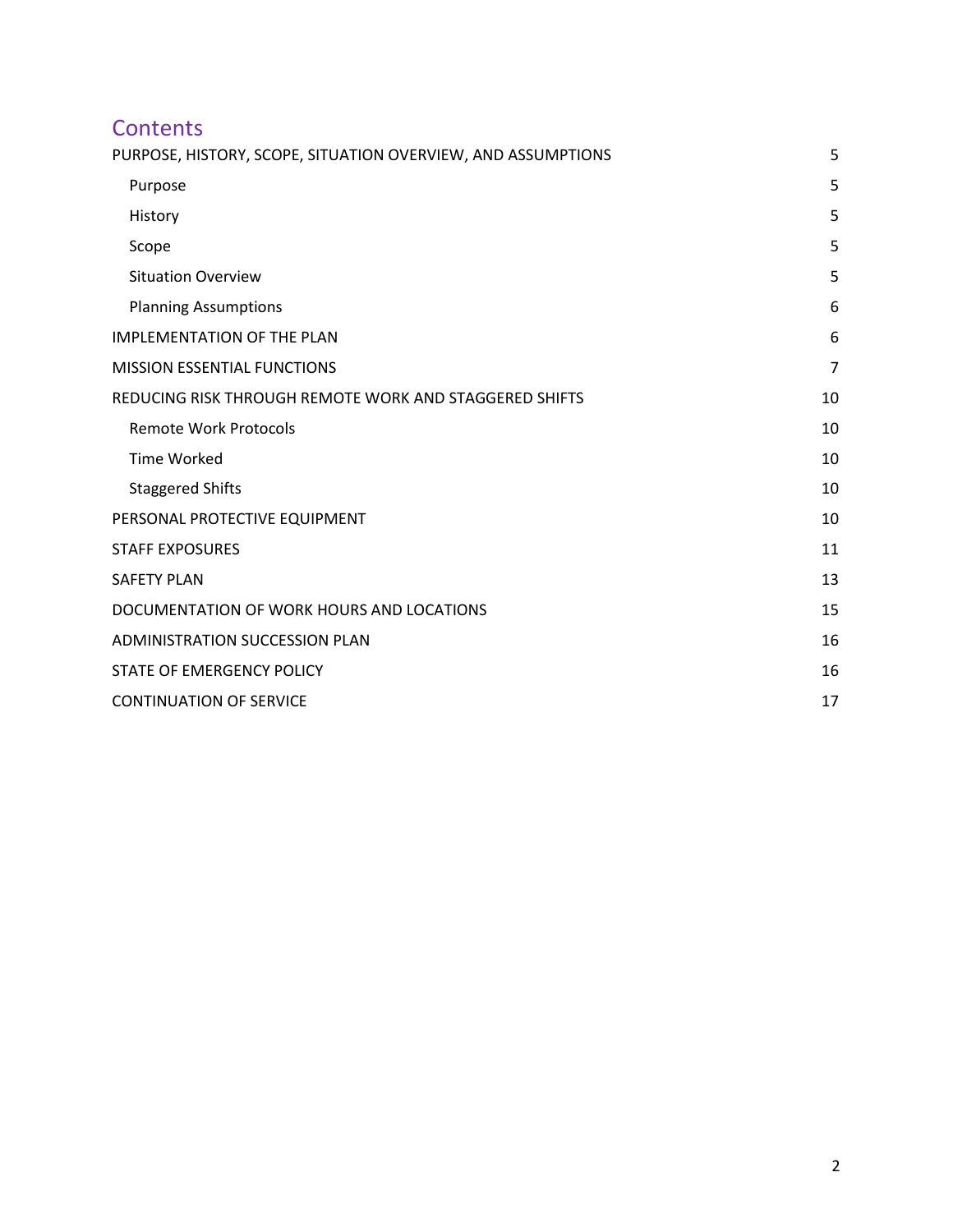This plan has been developed in accordance with New York State Labor Law section 27-c.

This plan has been developed with the input of CIVIL SERVICE EMPLOYEES ASSOCIATION, INC. Local 1000 AFSCME, AFL-CIO, as required by Section 27-c.

Nothing in this plan is intended to impede, infringe, diminish, or impair the rights of us or our valued employees under any law, rule, regulation, or collectively negotiated agreement, or the rights and benefits which accrue to employees through collective bargaining agreements, or otherwise diminish the integrity of the existing collective bargaining relationship.

This plan has been approved in accordance with requirements applicable to the Library.

As the Director of Guilderland Public Library, I hereby attest that this plan has been developed, approved, and placed in full effect in accordance with New York State Labor Law section 27-c, to address public health emergency planning requirements.

Signed on this day:

By: Timothy J. Wiles, Director Signature: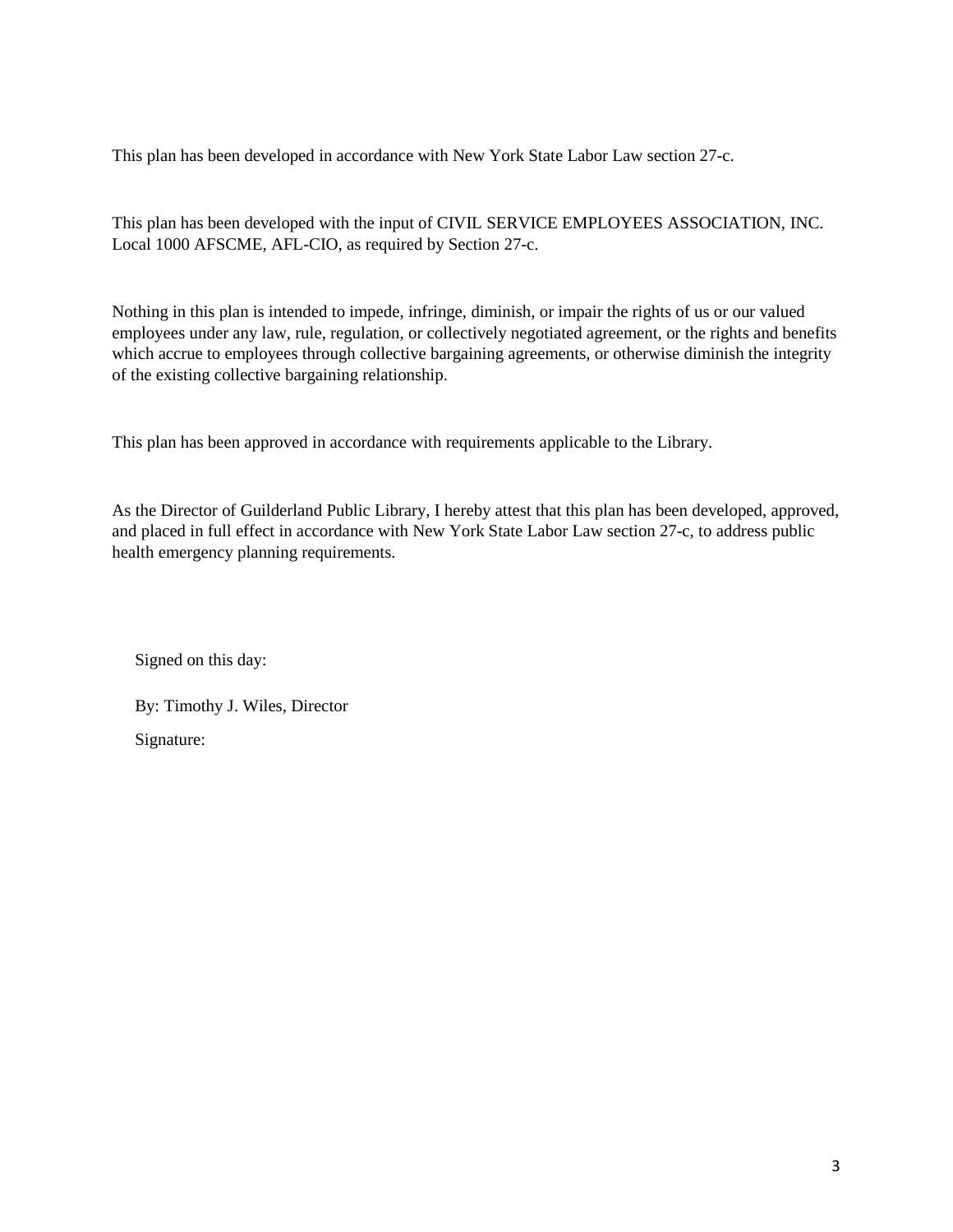### **RECORD OF CHANGES**

| Date of Change | <b>Description of Change</b>       | <b>Implemented By</b>    |
|----------------|------------------------------------|--------------------------|
| 9/3/2021       | Phases chart updated               | <b>COVID Committee</b>   |
| 9/23/2021      | Phases chart further amended       | <b>Board of Trustees</b> |
| 12/8/2021      | RevisedCOVID Committee             |                          |
| 1/20/2022      | Revised and charts further amended | <b>Board of Trustees</b> |
| 3/17/2022      | Revised and charts further amended | <b>Board of Trustees</b> |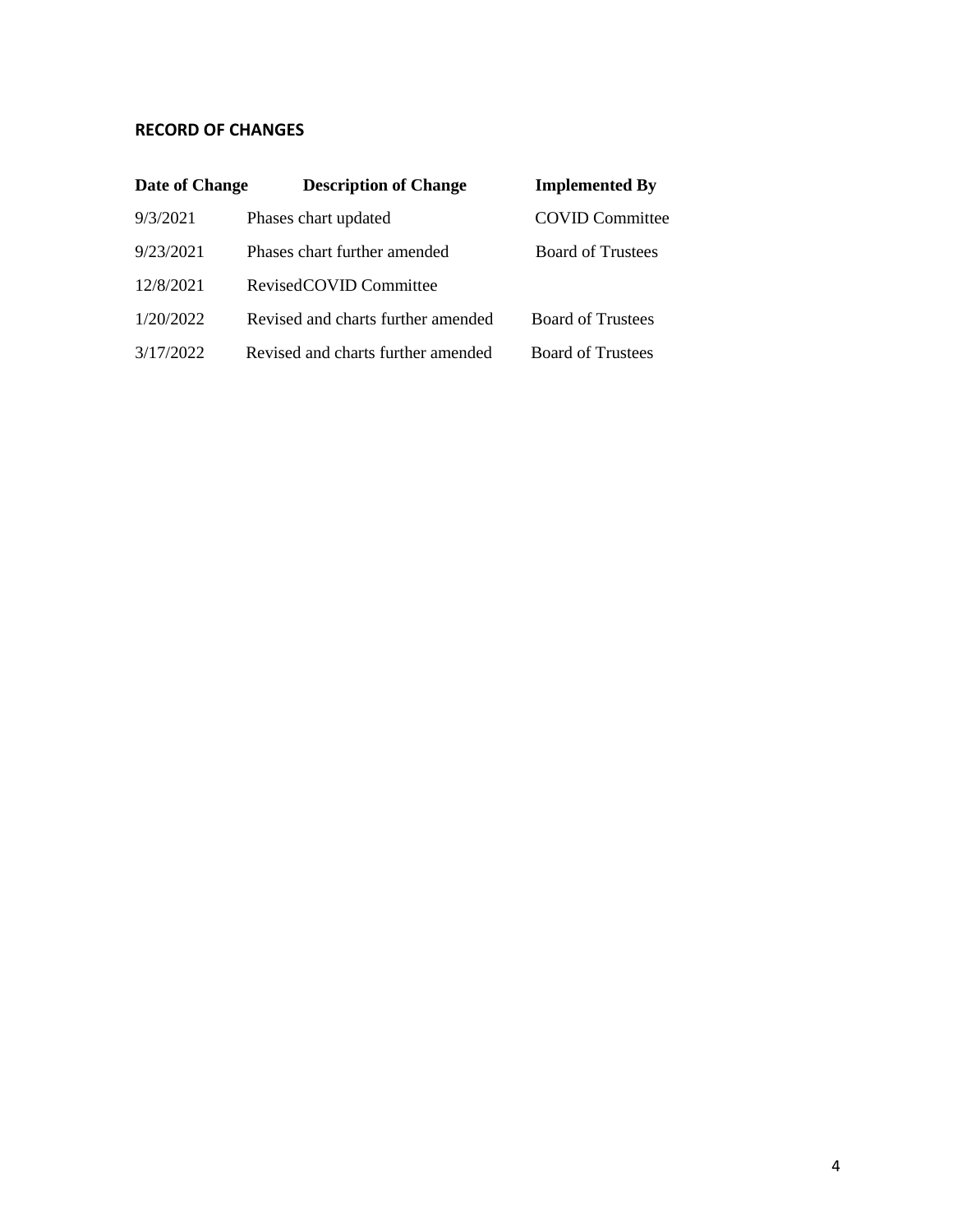## PURPOSE, HISTORY, SCOPE, SITUATION OVERVIEW, AND ASSUMPTIONS

### Purpose

This plan has been developed in accordance with the amended New York State Labor Law section 27-c. This law requires public employers to adopt a plan for operations in the event of a declared public health emergency involving a communicable disease. The plan includes the identification of essential positions, facilitation of remote work for non-essential positions, provision of personal protective equipment, and protocols for supporting contact tracing.

### **History**

Due to the outbreak of COVID-19, the disease caused by the coronavirus (SARS-CoV-2), library operations have been drastically reduced. This includes shutting down of physical operations and moving to an entirely virtual service model. The initial closure of the building, and shifting to virtual services, started March 2020. The Board of Trustees agreed to extend that closure at least until its next meeting on May 21. A Continuation of Service Plan ("COSP") was approved by the Board of Trustees at its May meeting. This document is intended to replace the Continuation of Service Plan. The library continues to move through the phases outlined in this document based on positive test rates in Albany County, government guidelines, and organizational capacity.

### Scope

This Pandemic Operation Plan (the "Plan") was developed exclusively for and is applicable to Guilderland Public Library. This Plan is pertinent to a declared public health emergency in the State of New York which may impact our operations; and it is in the interest of the safety of our employees and contractors, and the continuity of our operations that we have promulgated this Plan.

### Situation Overview

On March 11, 2020 the World Health Organization declared a pandemic for the novel coronavirus which causes the COVID-19 severe acute respiratory syndrome. This Plan has been developed in accordance with law to support continued resilience against the continuation of the spread of this disease or for other infectious diseases which may emerge and cause a declaration of a public health emergency.

The health and safety of our employees and contractors is crucial to maintaining our mission essential operations. We encourage all employees and contractors to use CDC Guidance for Keeping [Workplaces,](https://www.cdc.gov/coronavirus/2019-ncov/downloads/workplace-school-and-home-guidance.pdf) Schools, Homes, and Commercial [Establishments](https://www.cdc.gov/coronavirus/2019-ncov/downloads/workplace-school-and-home-guidance.pdf) Safe. The fundamentals of reducing the spread of infection include:

- Using hand sanitizer and washing hands with soap and water frequently, including:
	- o After using the restroom
	- o Before and after handling food
	- o After returning from a public outing
	- o After touching/disposing of garbage
	- o After using public computers, touching public tables, and countertops, etc.
- Practice social distancing when possible.
- If you are feeling ill or have a fever, notify your supervisor immediately and go home.
- If you start to experience coughing or sneezing, step away from people and food, cough or sneeze into the crook of your arm or a tissue, the latter of which should be disposed of immediately into a PPE waste container.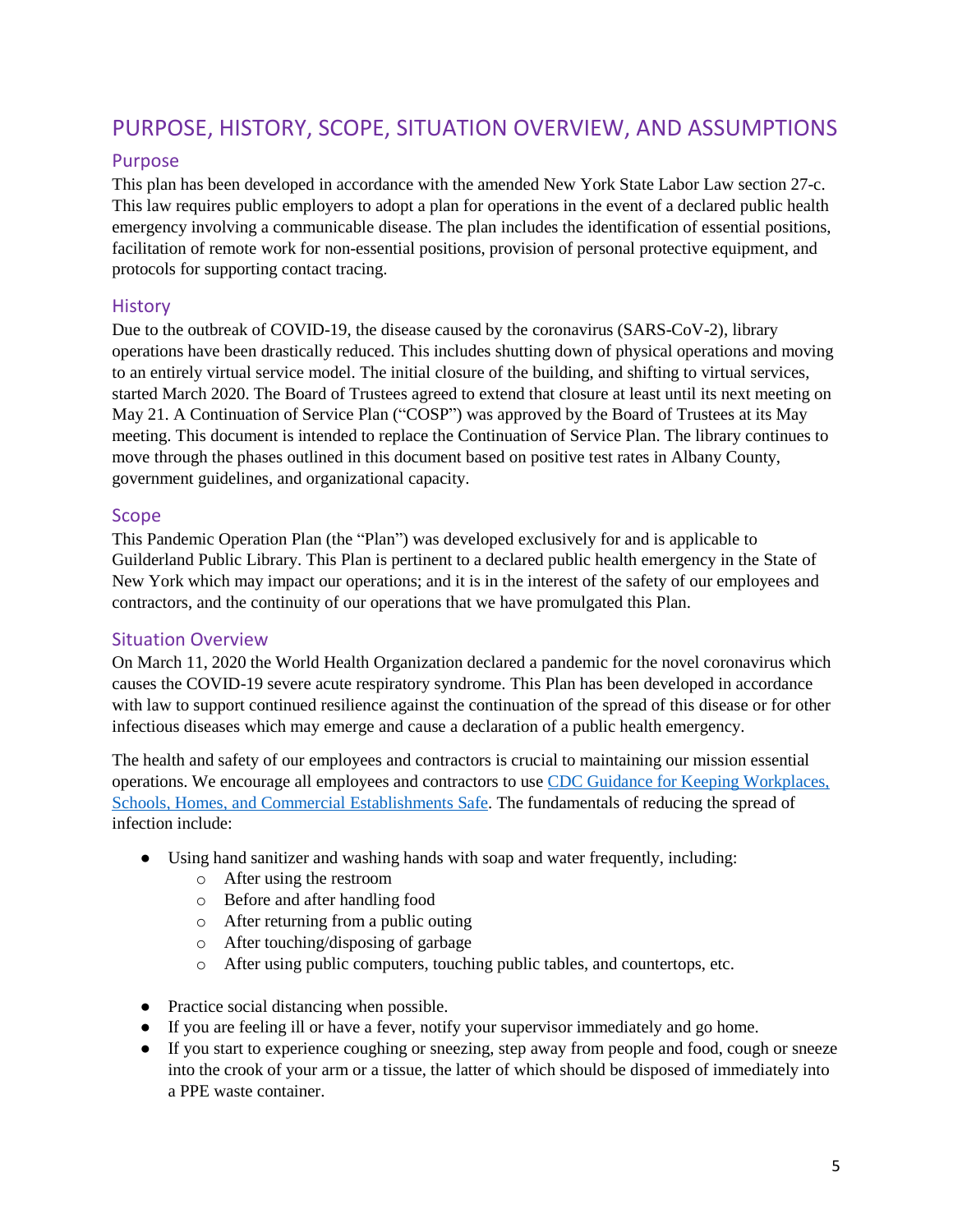- Clean and disinfect workstations at the beginning, middle, and end of each shift.
- Other guidance which may be published by the CDC, the State Department of Health, or County health officials, or the Governor's office.

### Planning Assumptions

This Plan was developed based on information, best practices, and guidance available as of the date of publication. The Plan was developed to largely reflect the circumstances of the current Coronavirus pandemic but may also be applicable to other infectious disease outbreaks.

The following assumptions have been made in the development of this Plan:

- The health and safety of our employees and contractors, their families, and our patrons, is of utmost importance.
- The circumstances of a public health emergency may directly impact our own operations.
- Impacts of a public health emergency will take time for us to respond to, with appropriate safety measures put into place and adjustments made to operations to maximize safety.
- The public and our constituency expects us to maintain a level of mission essential operations.
- Resource support from other jurisdictions may be limited based upon the level of impact the public health emergency has upon them.
- Supply chains, particularly those for personal protective equipment (PPE) and cleaning supplies, may be heavily impacted, resulting in considerable delays in procurement.
- The operations of other entities, including the private sector (vendors, contractors, etc.), nonprofit organizations, and other governmental agencies and services may also be impacted due to the public health emergency, causing delays or other disruptions in their services.
- Emergency measures and operational changes may need to be adjusted based upon the specific circumstances and impacts of the public health emergency, as well as guidance and direction from public health officials and the governor.
- Per Labor Law §27-c, "essential employee" is defined as a public employee or contractor that is required to be physically present at a work site to perform their job.
- Per Labor Law §27-c, "non-essential employee" is defined as a public employee or contractor that is not required to be physically present at a work site to perform their job.

### IMPI FMENTATION OF THE PLAN

The Director of Guilderland Public Library, his/her designee, or his/her successor holds the authority to execute and direct the implementation of this Plan. Implementation, monitoring of operations, and adjustments to plan implementation may be supported by additional personnel, at the discretion of the Director.

Upon the determination of implementing this Plan, all employees and contractors of Guilderland Public Library shall be notified by email, with details provided as possible and necessary, with additional information and updates provided on a regular basis. Library patrons will be notified of pertinent operational changes by way of e-mail, social media channels and postings on the digital sign and website. Other interested parties, such as vendors, will be notified by phone and/or email as necessary. The Public Information Officer will maintain communications with the public and constituents as needed throughout the implementation of this Plan.

The Director, his/her designee, or his/her successor will maintain awareness of information, direction, and guidance from public health officials and the Governor's office, directing the implementation of changes and adjustment to pandemic operations as necessary.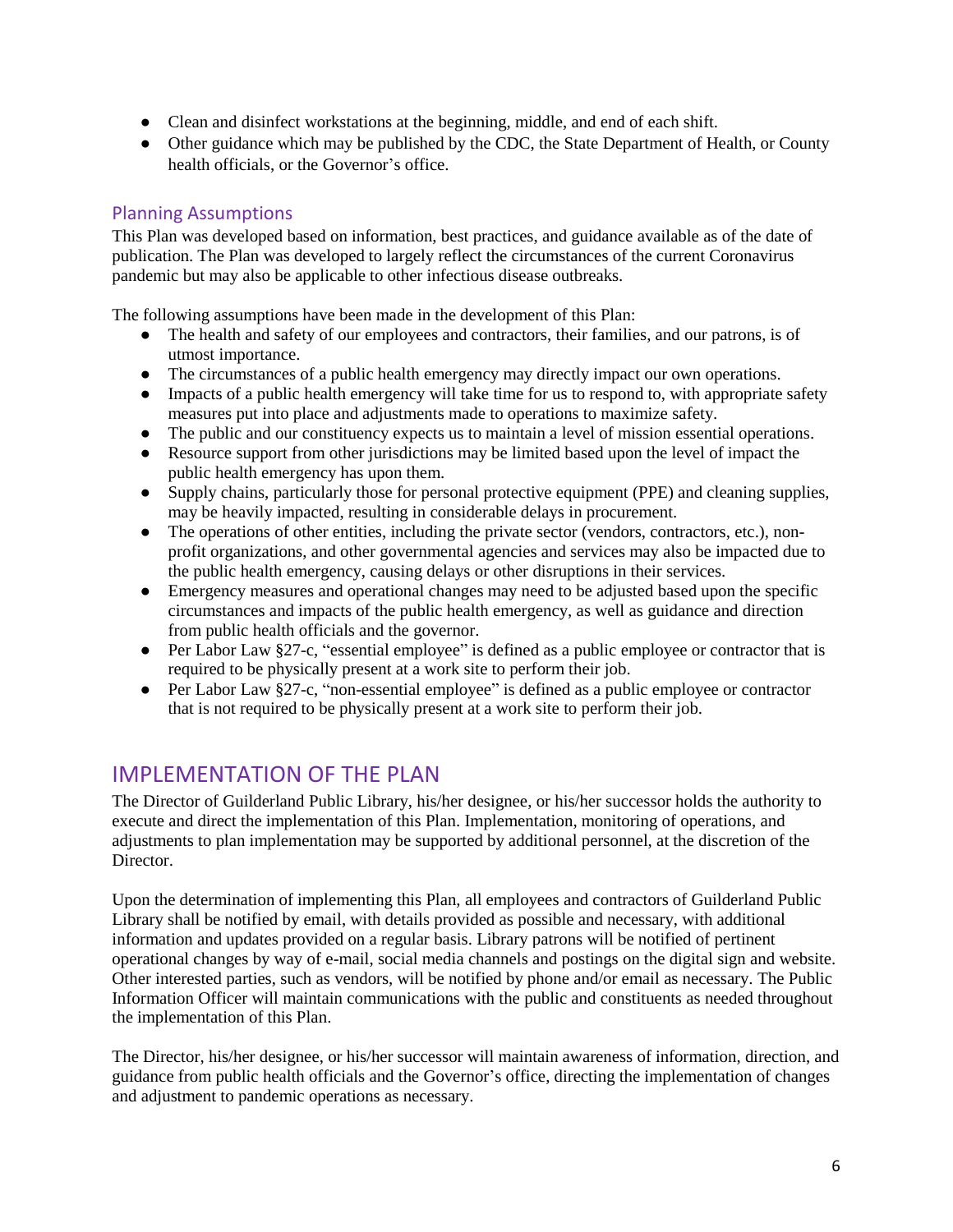Upon resolution of the public health emergency, the Director, his/her designee, or his/her successor will direct the resumption of normal operations or operations with modifications as necessary.

## MISSION ESSENTIAL FUNCTIONS

When confronting events that disrupt normal operations, Guilderland Public Library is committed to ensuring that essential functions will be continued even under the most challenging circumstances.

Essential functions are those functions that enable an organization to:

- 1. Maintain the safety of employees, contractors, and our constituency
- 2. Provide vital services
- 3. Provide services required by law
- 4. Sustain quality operations
- 5. Uphold the core values of Guilderland Public Library

The Guilderland Public Library has identified as critical only those priority functions that are required or are necessary to provide vital services. During activation of this Plan, all other activities may be suspended to enable the organization to concentrate on providing the critical functions and building the internal capabilities necessary to increase and eventually restore operations. Appropriate communications with employees, contractors, our constituents, and other stakeholders will be an ongoing priority.

Essential functions are prioritized according to:

- The time criticality of each essential function
- Interdependency of one function to others
- The recovery sequence of essential functions and their vital processes

Priority 1 identifies the most essential of functions, with priority 3 identifying functions that are essential, but least among them.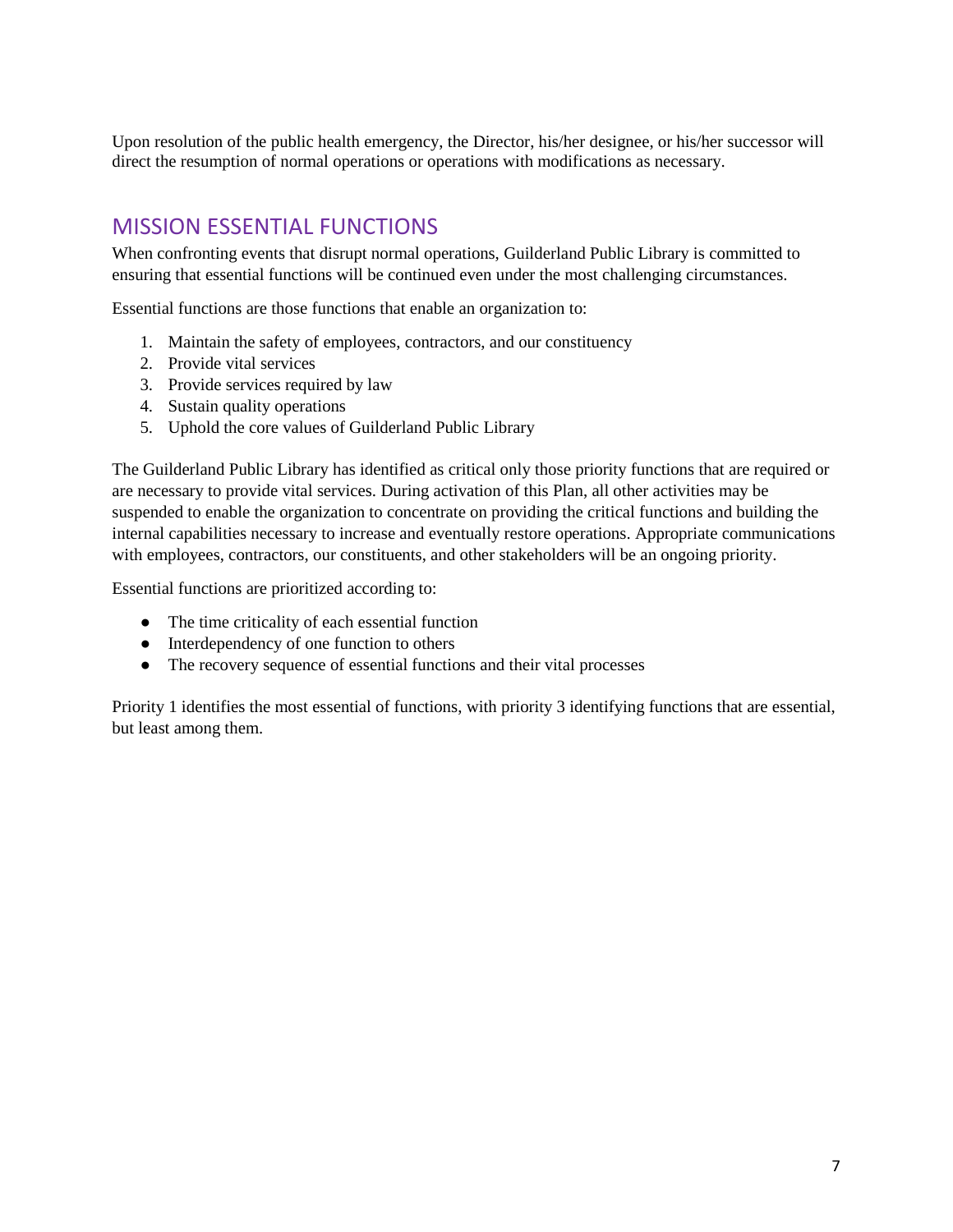The mission essential functions for Guilderland Public Library have been identified as:

| <b>Essential Function</b>                                                   | <b>Description</b>                                                                                                                           | <b>Priority</b> |
|-----------------------------------------------------------------------------|----------------------------------------------------------------------------------------------------------------------------------------------|-----------------|
| <b>Information Technology</b>                                               | Provides all hardware and software for the organization.<br>Maintains the library's network and phone system.                                |                 |
| Facilities                                                                  | Maintains physical plant, cleaning/disinfection and landscaping.<br>Secures building.                                                        |                 |
| <b>Fiscal Office</b>                                                        | Processes bills, payments, and payroll.                                                                                                      |                 |
| Administration                                                              | Inspection of building, collections, and access to equipment.<br>Maintenance of physical personnel files.<br>File maintenance and retrieval. | 2               |
| <b>Public Information</b>                                                   | Disseminates operational information.<br>Access to printers and production equipment.                                                        | 2               |
| <b>Public Service</b><br><b>Access Service</b><br><b>Collection Service</b> | Collection maintenance.<br>Inspection of building, collections, and access to equipment.                                                     | 3               |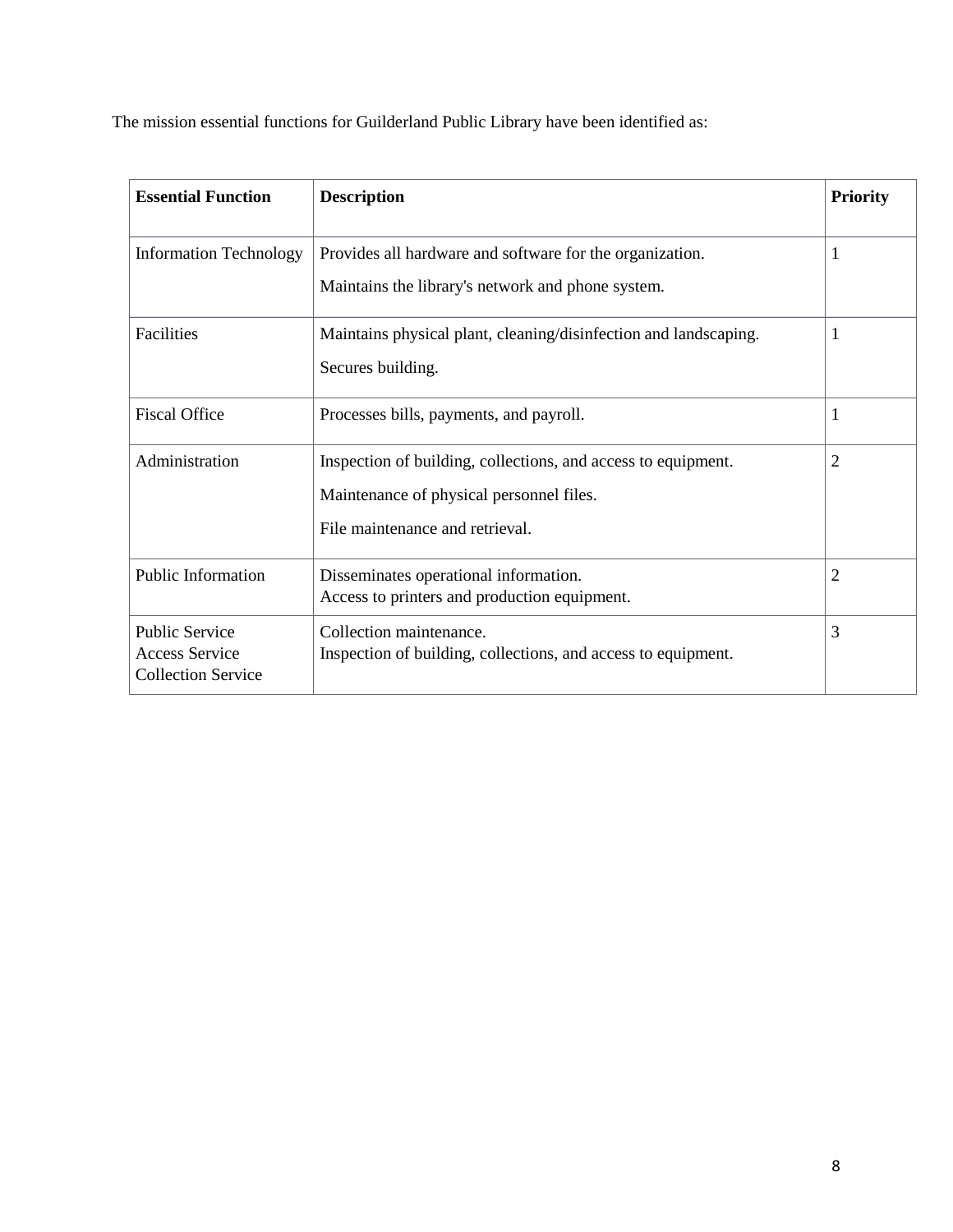#### **Essential Positions**

Each essential function identified above requires certain positions on-site to effectively operate. The table below identifies the positions or titles that are essential to be staffed on-site for the continued operation of each essential function. Note that while some functions and associated personnel may be essential, some of these can be conducted remotely and do not need to be identified in this section.

| Information<br>Technology | Network Administrator<br><b>Technology Assistant</b>                                                                                        | The IT manager establishes all priorities for IT tasks<br>and organizes staff.<br>IT staff members provide support in setting up<br>hardware and software, network management, and help<br>desk support.<br>Equipment distribution.                                                                                           |
|---------------------------|---------------------------------------------------------------------------------------------------------------------------------------------|-------------------------------------------------------------------------------------------------------------------------------------------------------------------------------------------------------------------------------------------------------------------------------------------------------------------------------|
| Facilities                | <b>Building Maintenance Supervisor</b><br>Custodian                                                                                         | The department head establishes all priorities of the<br>facilities operation.<br>The custodians under the direction of the department<br>head perform the day to day inspection of maintenance<br>and cleaning duties.<br>The custodial staff perform the daily maintenance,<br>cleaning and disinfection of the facilities. |
| <b>Fiscal Office</b>      | Fiscal Officer (FTE)<br>Fiscal Officer (PTE)                                                                                                | Receive, process and pay invoices, AR/AP.                                                                                                                                                                                                                                                                                     |
| Administration            | Director<br><b>Assistant Director</b><br><b>Administrative Assistant</b>                                                                    | Retrieve files.<br>Signing of invoices and checks.<br>Retrieve and distribute mail.<br>Access to physical personnel files.                                                                                                                                                                                                    |
| Public<br>Information     | <b>Public Information Officer</b>                                                                                                           | Disseminates operational information.<br>Access printing equipment.                                                                                                                                                                                                                                                           |
| <b>Public Service</b>     | <b>Department Heads</b><br>Librarian I, II<br>Library Assistant<br>Principal Library Clerk<br>Senior Library Clerk<br><b>Library Clerks</b> | Location specific inspection.<br>Empty book drops.<br>Collection maintenance.<br>Equipment and resource distribution.                                                                                                                                                                                                         |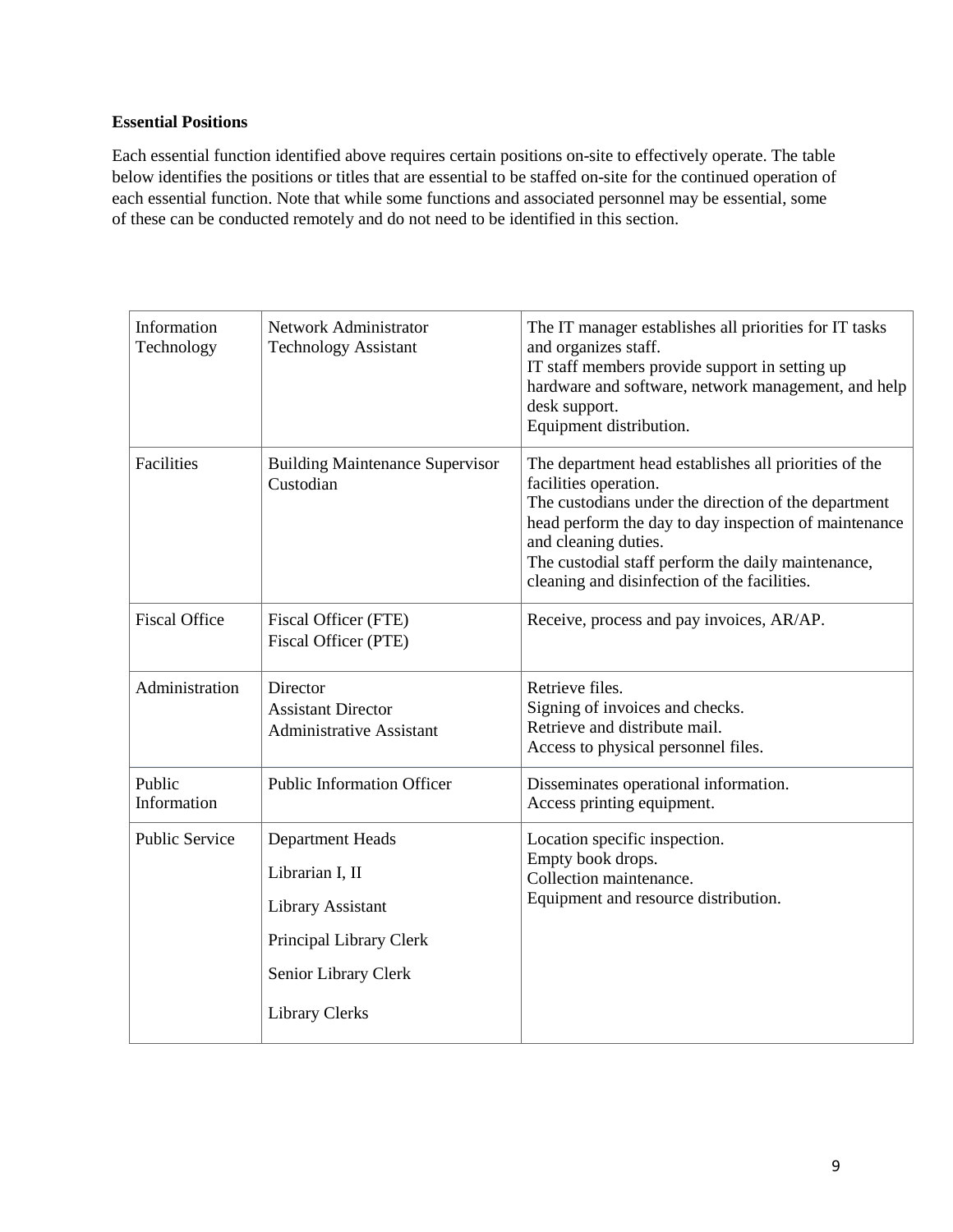### REDUCING RISK THROUGH REMOTE WORK AND STAGGERED SHIFTS

Through assigning certain staff to work remotely and by staggering work shifts, we can decrease crowding and density at work sites.

### Remote Work Protocols

Non-essential employees and contractors able to accomplish their functions remotely will be enabled to do so to the greatest extent possible. Staff working remotely will follow the library's Telecommuting Policy.

### Time Worked

Telecommuting employees who are not exempt from the overtime requirements of the Fair Labor Standards Act will be required to accurately record all hours worked using Guilderland Public Library's time-keeping system. Hours worked in excess of those scheduled per day and per workweek require the advance approval of the telecommuter's supervisor. Failure to comply with this requirement may result in the immediate termination of the telecommuting agreement.

### Staggered Shifts

Implementing staggered shifts and redundancy scheduling may be possible for staff performing duties which are necessary to be performed on-site but perhaps less sensitive to being accomplished only within core business hours. As possible, management will identify opportunities for staff to work outside core business hours as a strategy of limiting exposure. Regardless of changes in start and end, or times of shifts, Guilderland Public Library will ensure that employees are provided with their typical or contracted minimum work hours per week. Staggering shifts requires:

- Identification of positions for which work hours will be staggered
- Approval and assignment of changed work hours
- Approval of telecommuting

Staggered scheduling will be at the discretion of the Administration and Department Heads. Redundancy shifts will be at the discretion of Administration. Staff who believe they will not be able to work due to obligations or health, will reach out to the Director/Assistant Director. We will work with all staff to make sure that their concerns are addressed. Telecommuting requests will follow the library's Telecommuting Policy.

### PERSONAL PROTECTIVE EQUIPMENT

The use of personal protective equipment (PPE) to reduce the spread of infectious disease is important to supporting the health and safety of our employees and contractors. PPE which may be needed can include, but is not limited to:

- Masks (Requirement decided and communicated at the discretion of the Library Director and Board Chair based on community conditions).
- Hand sanitizer, anti-bacterial wipes, disinfectant spray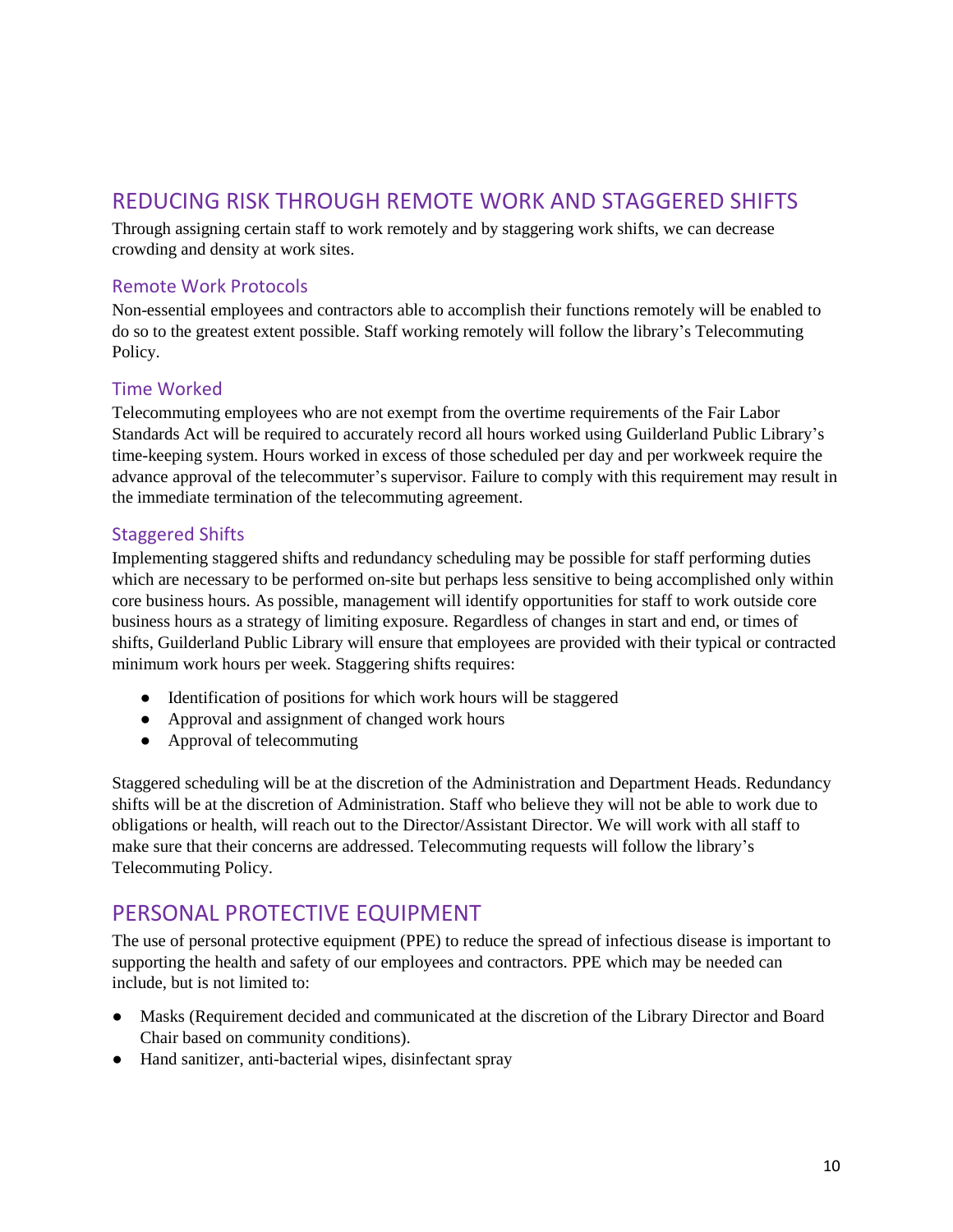Note that while cleaning supplies are not PPE, there is a related need for cleaning supplies used to sanitize surfaces, as well as hand soap and hand sanitizer. The Coronavirus pandemic demonstrated that supply chains were not able to keep up with increased demand for these products early in the pandemic. Therefore, we are including these supplies in this section as they are pertinent to protecting the health and safety of our employees and contractors.

Protocols for providing PPE include the following:

- 1. Identification of need for PPE based upon job duties and work location
- 2. Procurement of PPE
	- a. As specified in the amended law, public employers must be able to provide at least two pieces of each required type of PPE to each essential employee and contractor during any given work shift for at least six months
	- b. Public employers must be able to mitigate supply chain disruptions to meet this requirement
- 3. Storage of, access to, and monitoring of PPE stock
	- a. PPE must be stored in a manner which will prevent degradation
	- b. Employees and contractors must have immediate access to PPE in the event of an emergency
	- c. The supply of PPE must be monitored to ensure integrity and adequate supply levels

The library will procure all equipment. Supplies will be purchased in bulk and stored on location. The library will maintain a two-month supply of PPE and cleaning supplies. All facilities staff will have immediate access to supplies. PPE will be monitored by the Assistant Director and Maintenance Department Head.

### STAFF EXPOSURES

Staff exposures are organized under several categories based upon the type of exposure and presence of symptoms. The most current CDC and local health department guidelines shall be followed and directed for implementation by the library director or designee. The library will coordinate with local authorities to complete contact tracing and implement current quarantine and isolation protocols. At the time of this plan update, protocols include:

- A. If employees or contractors are exposed to a known case of communicable disease that is the subject of the public health emergency (defined as a 'close contact' with someone who is confirmed infected, which is a prolonged presence, cumulative of 15 minutes or more over a 24 hour period, within six feet with that person):
	- 1. Exposed employees or contractors whose full vaccination has not been verified and who do not have symptoms should remain at home or in a comparable setting and practice social distancing for the lesser of 7 days if they have received a negative diagnostic test (on day 5 or later) and 10 if they have not, or other current CDC/public health guidance for the communicable disease in question.
		- a. As possible, these employees will be permitted to work remotely during this period of time if they are not ill.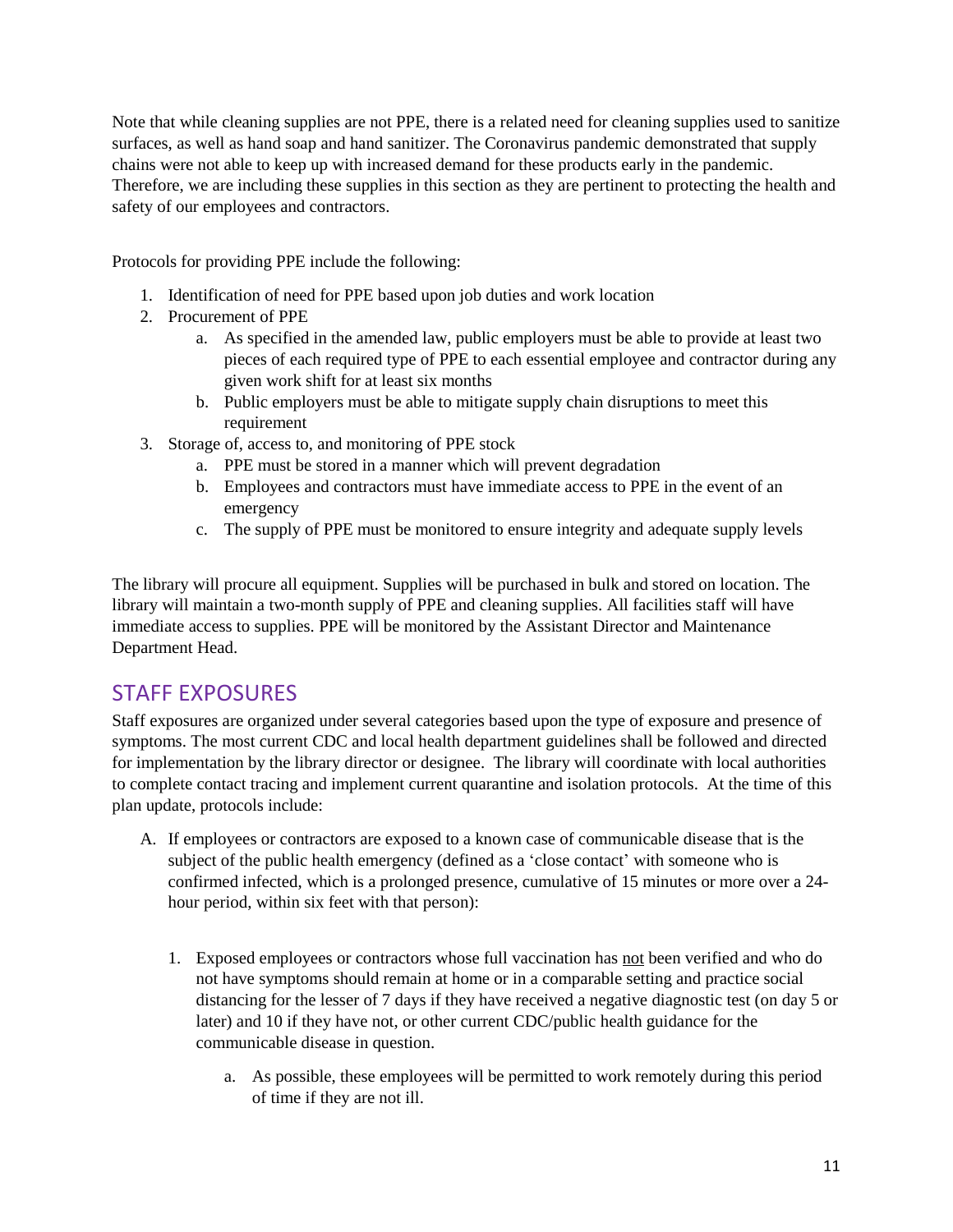- b. Administration and the employees' supervisor must be notified immediately.
- 2. Exposed employees or contractors whose full vaccination **has** been verified with the library director and who do not have symptoms may return to work if they have received a negative diagnostic test (5-7 days after exposure) and remain symptom free.
- B. If an employee or contractor exhibits symptoms of the communicable disease that is the subject of the public health emergency:
	- 1. Employees and contractors who exhibit symptoms in the workplace should be immediately separated from other employees, patrons, and visitors. They should immediately be sent home with a recommendation to contact their physician.
	- 2. Employees and contractors who exhibit symptoms outside of work should notify their supervisor and stay home, with a recommendation to contact their physician.
	- 3. Employees and contractors should not return to work until they have been cleared by a physician or symptoms have resolved and have received a negative diagnostic test.
	- 4. Employees and contractors who exhibit symptoms and subsequently test positive shall isolate for 10 days in accordance with CDC and local health department guidelines. Day 1 of isolation begins the first day of symptoms.
	- 5. Administration must be informed in these circumstances and is responsible for ensuring these protocols are followed.

\*Employees and contractors who test positive with no symptoms present begin isolation day 1 the day of positive viral test. If symptoms develop after testing positive the 10 day isolation period restarts.

### WHEN TO CONTACT ADMIN:

• An employee with no symptoms gets tested because they come into contact with someone that has been diagnosed with COVID-19.

The employee may request and be granted time to work from home. If eligible, the employee may request and be granted other paid leave. If not eligible it would be unpaid leave.

Staff member needs to inform Administration of their test results. IF results are positive, the local health department will be informed and the staff member cannot return to work until they are cleared by Administration.

- When a staff member tests positive for COVID-19 and the local health department deems that there could be potential exposure for additional staff: Any staff with limited contact with the symptomatic or diagnosed person will be identified and contacted by Administration. (Dates from potential exposure are determined by DOH)
	- o Any staff member who tests positive for COVID-19 and anyone who had prolonged contact, within 6 feet or in the same space for more than 15 minutes, with that person will be asked to work from home with full pay until they are told by Administration to return to work.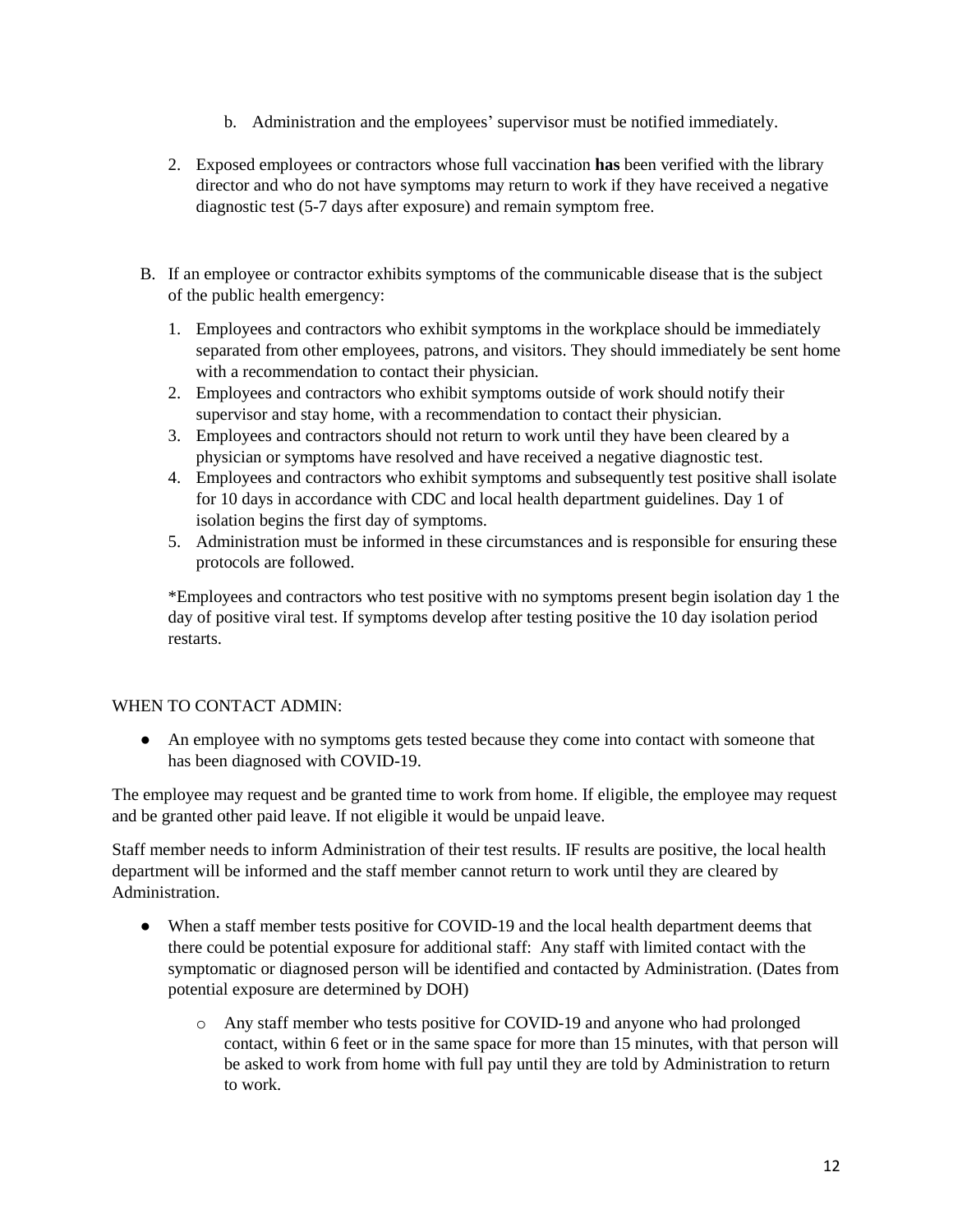- o Staff who have been in prolonged contact will be notified by email from Administration as soon as the department is notified about a confirmed case within the library from either the affected employee or the DOH. The department head(s) will be copied on this message.
- o After affected individuals have been notified of exposure, then everyone at GPL will be sent an email from Administration.
- o Any employee that has been deemed not in prolonged contact with a person diagnosed with COVID-19, but who shares a workspace with this person, will be allowed to work in a separate area or from home until the area has been thoroughly clean and sanitized.
- o To return to work after quarantine, employees must be symptom-free for 72 hours without having used fever-reducing medication.
- An employee is contacted by the county contact tracers and told to quarantine:
	- o The employee must quarantine and follow the other local health department directives.
	- o Staff member must inform ADMINISTRATION.
- An employee is opting to be tested without having symptoms and having no contact with anyone who has symptoms or is positive:
	- o Employees will be allowed to report to work and function at GPL as normal.
	- o If the test results are positive for COVID-19, the employee must inform ADMINISTRATION and follow the established protocol.

We recognize there may be nuances or complexities associated with potential exposures, close contacts, symptomatic persons, and those testing positive. Local, regional, national conditions and policies may change. We will follow current CDC/public health recommendations and requirements and coordinate with our local public health office for additional guidance and support as needed.

### **SAFFTY PLAN**

New York State is requiring that each business or entity, including those that have been designated as essential under Empire State Development's Essential Business Guidance, must develop a written Safety Plan outlining how its workplace will prevent the spread of COVID-19.

This document, The Guilderland Public Library Pandemic Operations Plan, addresses this requirement.

### **1) People**

To support employee compliance with physical distancing requirements, Guilderland Public Library will:

- Ensure that 6 ft. distance between personnel, unless safety or core function of the work activity requires a shorter distance. Any time people are in the building, they must wear masks over their nose and mouth.
- Ensure that tightly confined spaces will be occupied by only one individual at a time, unless all occupants are wearing face coverings. If occupied by more than one person, will keep occupancy under 50% of maximum capacity.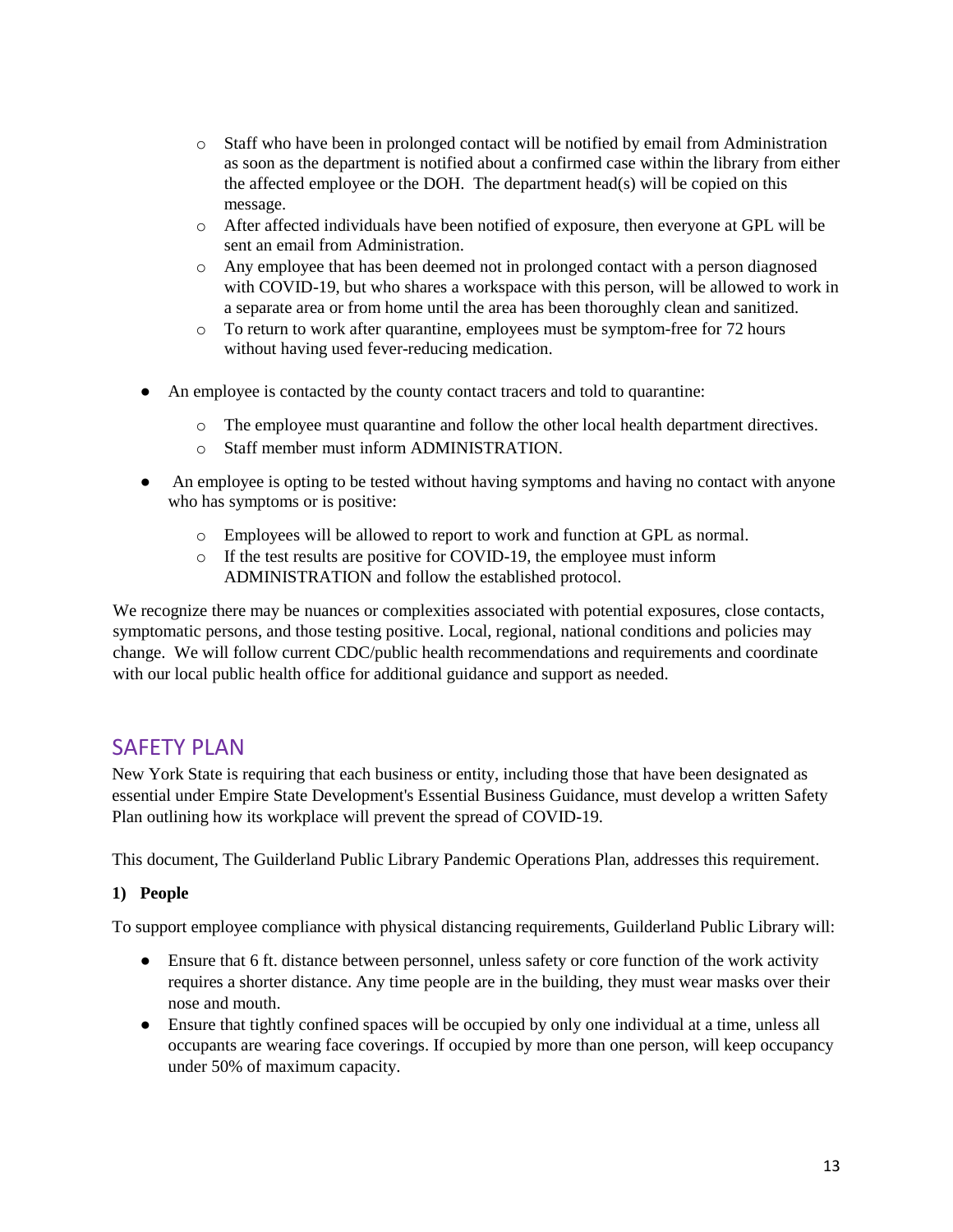- Post social distancing markers using tape or signs that denote 6 ft. of spacing in commonly used and other applicable areas on the site (e.g. clock in/out stations, health screening stations, and public restrooms)
- Limit in-person gatherings as much as possible and use tele- or video-conferencing whenever possible. Essential in-person gatherings (e.g. meetings) should be held in open, well-ventilated spaces with appropriate social distancing among participants.
- Establish designated areas for pick-ups and deliveries, limiting contact to the extent possible.

In cases where 6ft distance between individuals is not possible, we will ensure employee safety by:

● Providing the appropriate PPE

### **General Guidelines for Non Staff**

We are requesting patrons, visitors, vendors, community partners, and consultants who visit the library to practice the following recommendations provided by Centers for Disease Control and Prevention (CDC) to help prevent the transmission of COVID-19 and other viruses:

- Wear appropriate masking when coming to the Library (As decided and communicated at the discretion of the Library Director and Board Chair).
- Practice social distancing
- Stay home when you are sick
- Wash your hands often with soap and water for at least 20 seconds
- Avoid touching your eyes, nose and mouth
- Cover your cough or sneeze with a tissue, then throw the tissue in the PPE waste container
- Avoid close contact with people who are sick

### **2) Places**

### **A: Protective Equipment**

To support employee compliance with protective equipment requirements, Guilderland Public Library will:

- Provide employees with an acceptable face covering at no-cost to the employee and have an adequate supply of coverings in case of replacement. GPL maintains sufficient supplies of masks and will have supply at all times.
- Require that face coverings must be replaced after use or when damaged or soiled, may not be shared, and should be properly stored or discarded. Staff can request additional masks if theirs become damaged or soiled. Staff will be allowed to bring in their personally owned masks as long as they meet CDC recommended guidelines.
- Limit the sharing of objects and discourage touching of shared surfaces; or, when in contact with shared objects or frequently touched areas sanitize or wash hands before and after contact.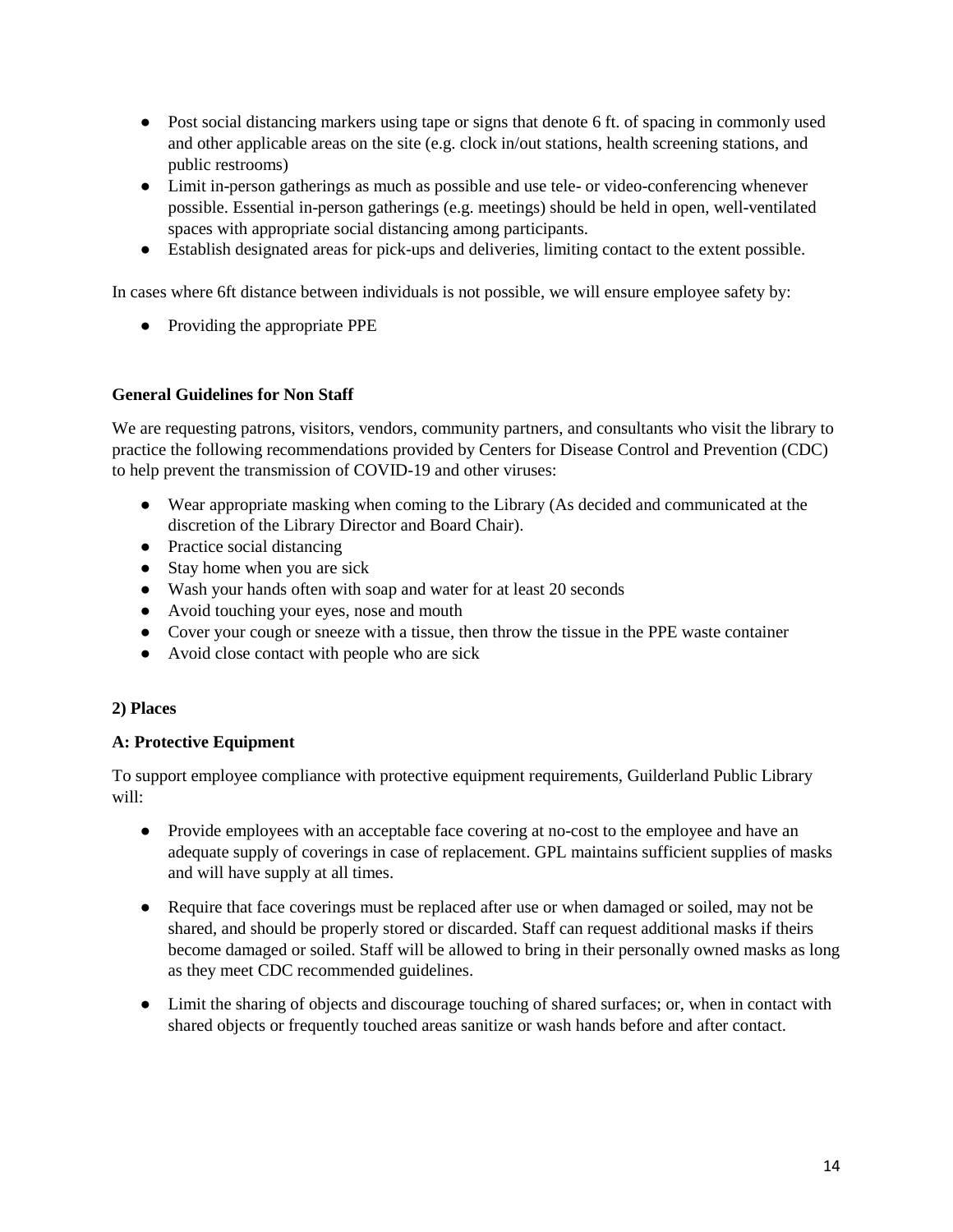#### **B: Hygiene and Cleaning**

To support employee compliance with hygiene and cleaning requirements, Guilderland Public Library will:

- Provide and maintain hand hygiene stations for personnel, and provide for handwashing with soap, water, and paper towels, or an alcohol-based hand sanitizer containing 60% or more alcohol for areas where handwashing is not feasible. Signage will be posted in all restrooms and washing facilities with the CDC recommendations on hand-washing protocols. Hand soap and other sanitizing products will be kept in maintenance.
- Conduct regular cleaning and disinfection of shared objects (e.g. tools, machinery) and surfaces, as well as high transit areas, such as restrooms and common areas. Cleaning schedules will be maintained and kept on file with the Department Head of Maintenance.

#### **C: Communication**

To support the business and its employees' compliance with communication requirements, Guilderland Public Library will:

- Post signage throughout the site to remind and update personnel regarding current hygiene, social distancing rules, appropriate use of PPE, and cleaning and disinfecting protocols.
- Establish a communication plan for employees, visitors, and customers with a consistent means to provide updated information.
- If a worker tests positive for COVID-19, Guilderland Public Library will immediately notify state and local health departments and cooperate with contact tracing efforts, including notification of potential contacts while maintaining confidentiality required by state and federal law and regulations.

### **D: Other**

To support up-to-date knowledge of guidance that is being issued by the State and public health officials, Guilderland Public Library will:

- Consult the NY Forward website at [forward.ny.gov](https://forward.ny.gov/) and applicable Executive Orders at [governor.ny.gov/executiveorders](https://www.governor.ny.gov/executiveorders) on a periodic basis or whenever notified of the availability of new guidance.
- Regularly review available and applicable CDC and local health depart guidance (include links).

### DOCUMENTATION OF WORK HOURS AND LOCATIONS

In a public health emergency, it may be necessary to document work hours and locations of each employee and contractor to support contact tracing efforts. This information may be used by Guilderland Public Library to support contact tracing within the organization and may be shared with local public health officials.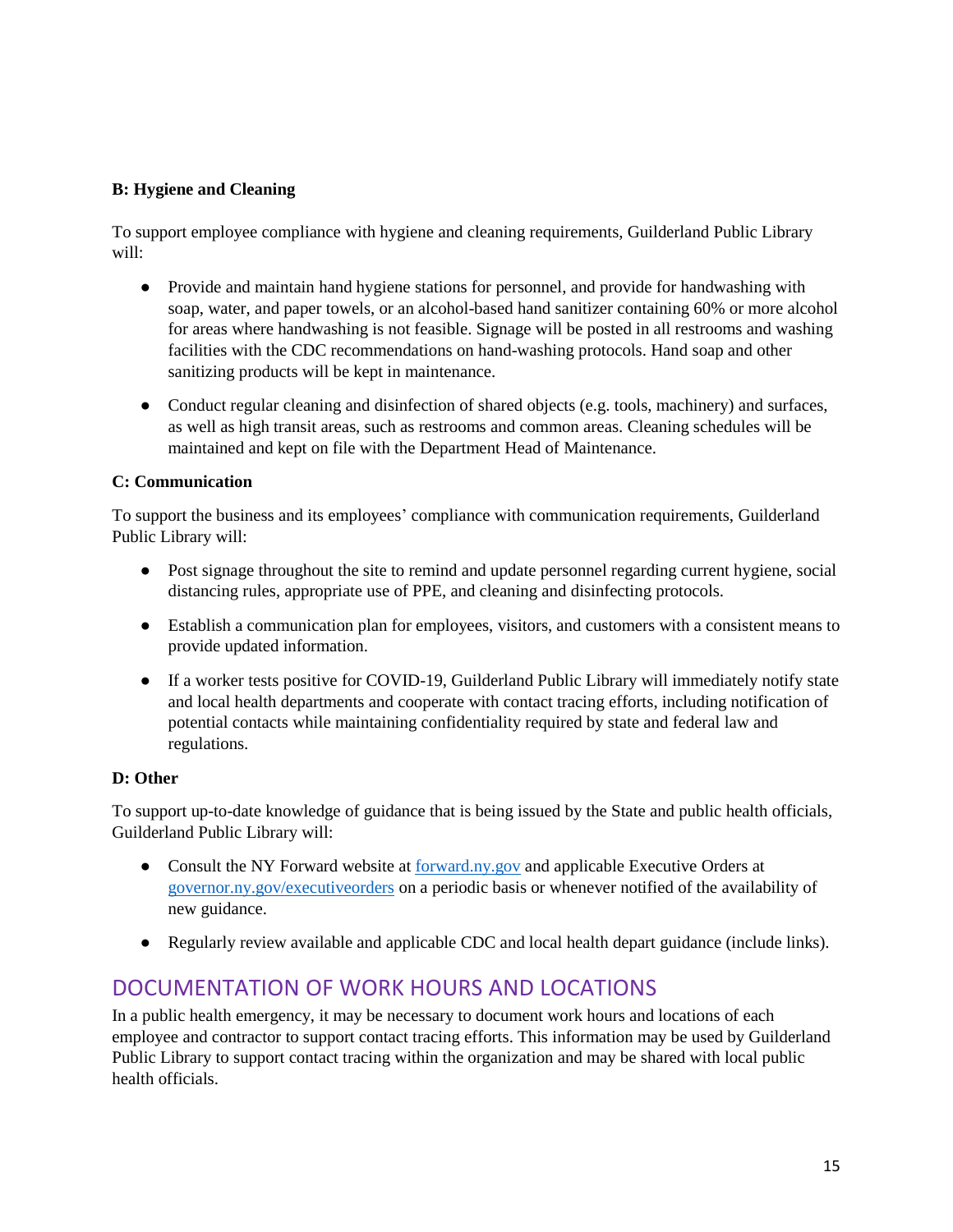All staff are expected to follow the schedule assigned to them by their supervisor. Staff are to track their hours using the Paylocity timesheet function. Staff are also expected to complete a COVID-19 symptom self-check before the start of each shift.

# ADMINISTRATION SUCCESSION PLAN

There may be cases where members of the Administration may not be able to carry out their duties in relation to their position in Guilderland Public Library. This is the established line of succession for the Administration.

- If the Director is unable to fulfill the duties of their office, the Assistant Director will temporarily take the duties of Director.
- If the Assistant Director is unable to fulfill the duties of the Director, the longest tenured Department Head will temporarily take the duties of Director.
- If the longest tenured Department Head is unable to fulfill the duties of Director, the second longest tenured Department Head will take temporary duties of Director.
- They will fulfill these duties until the Director returns from their leave of absence or the Board of Trustees appoints an interim Director or a new Director.

## STATE OF EMERGENCY POLICY

Guilderland Public Library is committed to creating and maintaining a safe and healthy environment for both the public and the employees. If a state of emergency is declared by local, state, or federal officials or emergency action is deemed necessary by the Library's Board of Trustees, the library's goal is to follow the health, safety, and operation guidelines enacted or recommended by those entities. To achieve this goal, the library may need to temporarily override some of its established policies in accordance with the type, severity, and duration of the current state of emergency.

### **POLICY:**

In a state of emergency, this policy will take precedence and override conflicting policies in order to preserve and ensure the safety of the library's staff and patrons.

The following are examples of policies that may be impacted:

- Behavior
- Internet Use
- Room Use
- Service to Children
- Group Visits from Schools, Daycare, or Other Organizations
- Tutoring

Restriction of library services and operations will be determined in accordance with any applicable executive orders from the state and local government and executed by the library director in coordination with the Board of Trustees.

During a state of emergency, the Administration is to create or modify if necessary a continuation of services plan that outlines these restrictions and describes a plan for possible alternate service delivery methods. This Plan will be implemented once passed by the Board of Trustees and reviewed as needed.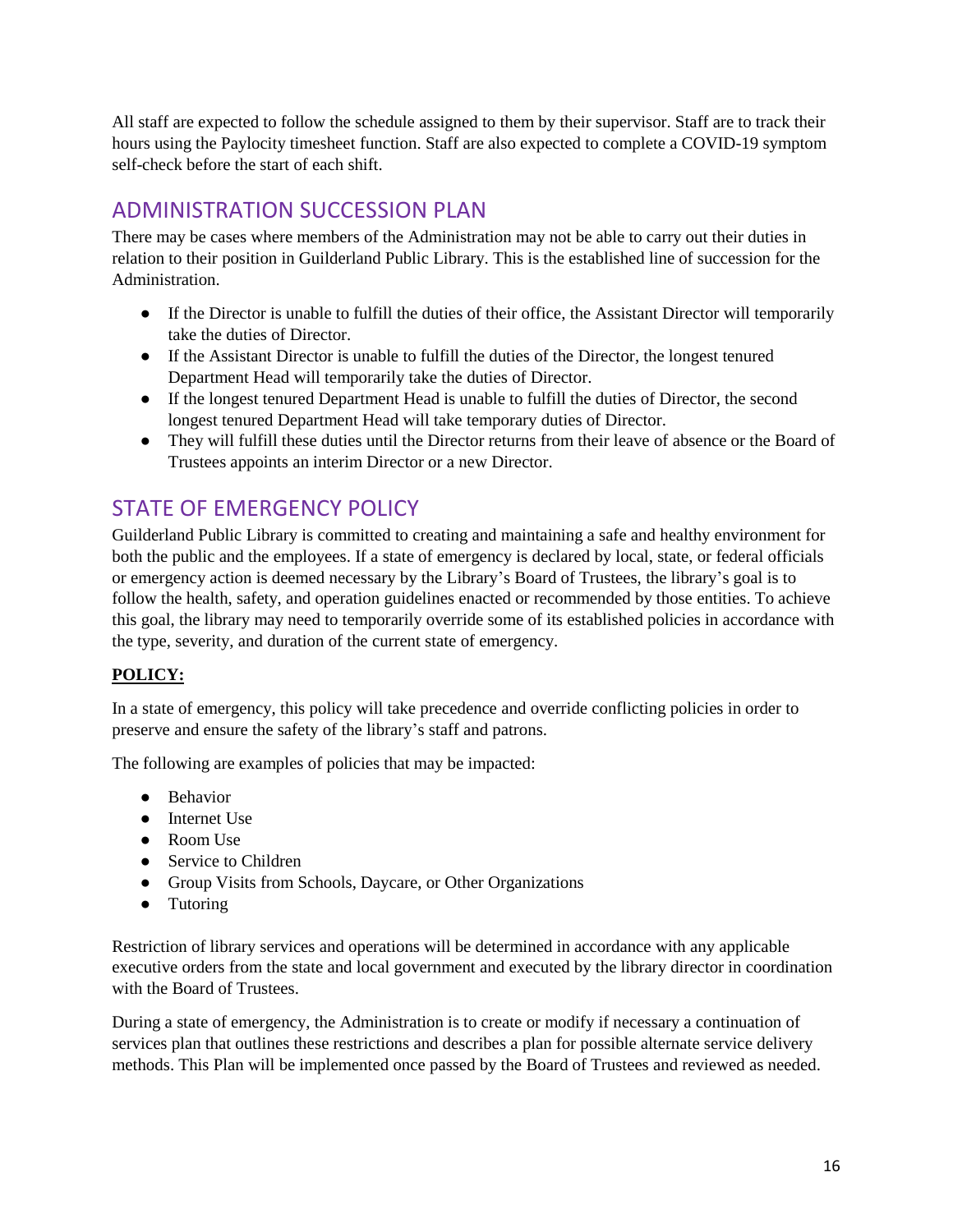Administration will communicate necessary operational changes to the staff, patrons, and the public as quickly as possible and as safety allows.

## COVID-19 PANDEMIC CONTINUATION OF SERVICE

This plan provides for general guidelines on movement between phases of library activity. Library Director will move between phases when CDC transmission rates have shifted and remain at the new level for at least 14 consecutive days (when relaxing protocols) and immediately or as reasonably possible (when increasing protections in response to community conditions). Staff, Board, and public will be notified of such changes.